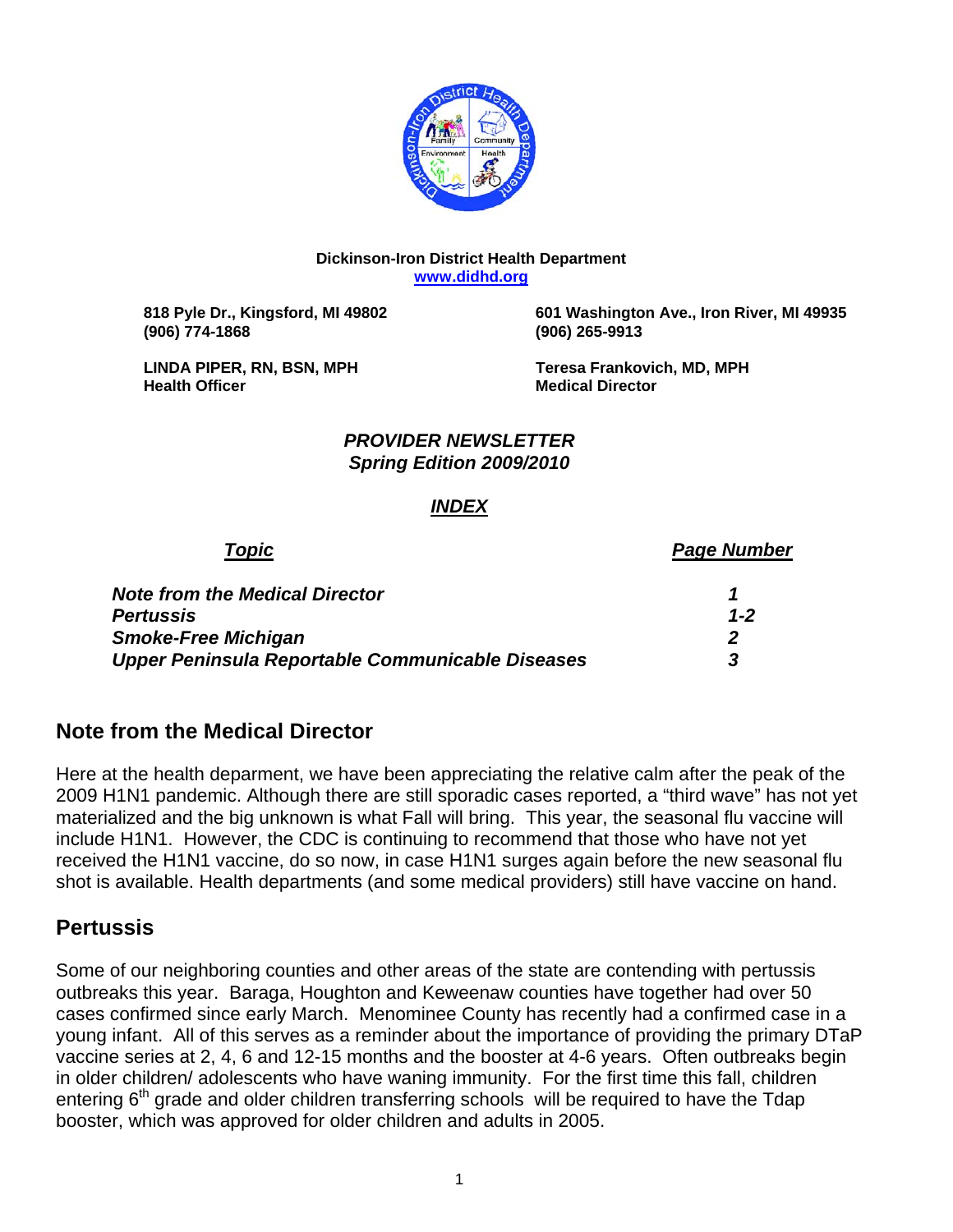The ACIP recommends that Tdap be used as follows:

1) All adolescents at age 11-18 should receive a single dose of Tdap

2) Adolescents who received a Td booster should receive Tdap if a 5 yr interval has elapsed. Tdap may be given at an interval of less than 5 years if the benefits of protection outweigh the risk of an adverse reaction

3) A single dose of Tdap is recommended for adults (under 65 years), if Td was received at least 10 years earlier; an interval of less than 10 years is acceptable if necessary to protect against pertussis or if close contact with an infant less than 12 months of age is anticipated (i.e. parents, nurses, etc.)

4) Routine post-partum vaccination with Tdap for women who last received Td more than two years ago; shorter intervals can be used

Routinely vaccinating post-partum women and their partners, prior to hospital discharge, is an excellent way to "cocoon" young infants, protecting this most vulnerable group from pertussis.

The health department has Tdap available. Adults who are uninsured or under-insured may currently receive a booster for \$13.

# **Smoke-Free Michigan**

Smoke-free amendments to the Michigan Clean Indoor Air Act went into effect on May 1<sup>st</sup>. The law requires that all workplaces (excluding tribal casinos and cigar bars), are smoke-free. This includes outdoor restaurant and bar patios where food and/or drinks are served.



To date, local businesses have been overwhelmingly accepting of the new law and complaints to the health department about non-compliance have

been few. There has been solid documentation of the health benefits to residents of smoke-free communities in other states and we look forward to seeing this positive impact in our own community.

For information about the new law, go to www.michigan.gov/mdch or call 1-866-59-SMOKE.